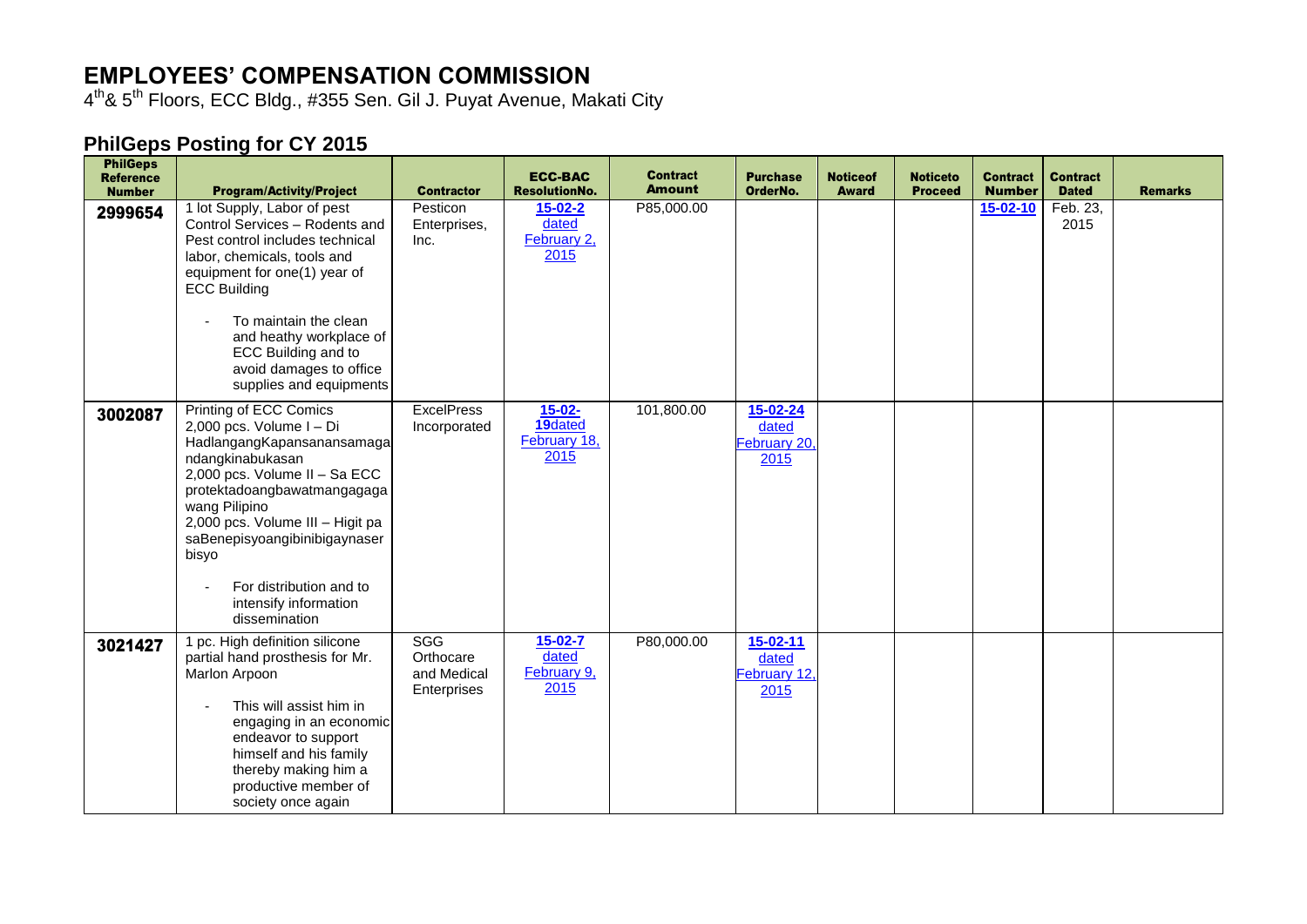| <b>PhilGeps</b><br><b>Reference</b><br><b>Number</b> | <b>Program/Activity/Project</b>                                                                                                                                                                                                                                       | <b>Contractor</b>                                     | <b>ECC-BAC</b><br><b>ResolutionNo.</b>          | <b>Contract</b><br><b>Amount</b> | <b>Purchase</b><br>OrderNo.                     | <b>Noticeof</b><br><b>Award</b> | <b>Noticeto</b><br><b>Proceed</b> | <b>Contract</b><br><b>Number</b> | <b>Contract</b><br><b>Dated</b> | <b>Remarks</b> |
|------------------------------------------------------|-----------------------------------------------------------------------------------------------------------------------------------------------------------------------------------------------------------------------------------------------------------------------|-------------------------------------------------------|-------------------------------------------------|----------------------------------|-------------------------------------------------|---------------------------------|-----------------------------------|----------------------------------|---------------------------------|----------------|
| 3021430                                              | 1 pc. High definition silicon<br>partial hand with zipper for Ms.<br>Jessibel Gonzales<br>This will assist her in<br>engaging in an economic<br>endeavor to support<br>himself and his family<br>thereby making him a<br>productive member of<br>society once again   | SGG<br>Orthocare<br>and Medical<br>Enterprises        | $15 - 02 - 8$<br>dated<br>February 9,<br>2015   | P80,000.00                       | $15 - 02 - 13$<br>dated<br>February 12,<br>2015 |                                 |                                   |                                  |                                 |                |
| 3021435                                              | 1pc. Below elbow mechanical<br>hand prosthesis for Mr.<br>RosendoCristoles Jr.<br>This will assist him in<br>$\sim$<br>engaging in an economic<br>endeavor to support<br>himself and his family<br>thereby making him a<br>productive member of<br>society once again | <b>SGG</b><br>Orthocare<br>and Medical<br>Enterprises | $15 - 02 - 9$<br>dated<br>February 9,<br>2015   | P95,000.00                       | $15 - 02 - 12$<br>dated<br>February 12,<br>2015 |                                 |                                   |                                  |                                 |                |
| 3021439                                              | 1pc. Above knee prosthesis,<br>right for Mr. Arthur Diwan<br>This will assist him in<br>engaging in an economic<br>endeavor to support<br>himself and his family<br>thereby making him a<br>productive member of<br>society once again                                | <b>SGG</b><br>Orthocare<br>and Medical<br>Enterprises | $15 - 02 - 10$<br>dated<br>February 9,<br>2015  | P130,000.00                      | $15 - 02 - 10$<br>dated<br>February 12,<br>2015 |                                 |                                   |                                  |                                 |                |
| 3021443                                              | 1pc. Above knee prosthesis,<br>right for Mr. Leonardo<br>MatuginaJr<br>This will assist him in<br>$\blacksquare$<br>engaging in an economic<br>endeavor to support<br>himself and his family<br>thereby making him a<br>productive member of<br>society once again    | <b>SGG</b><br>Orthocare<br>and Medical<br>Enterprises | $15 - 02 - 14$<br>dated<br>February 10,<br>2015 | P130,000.00                      | $15 - 02 - 14$<br>dated<br>February 12,<br>2015 |                                 |                                   |                                  |                                 |                |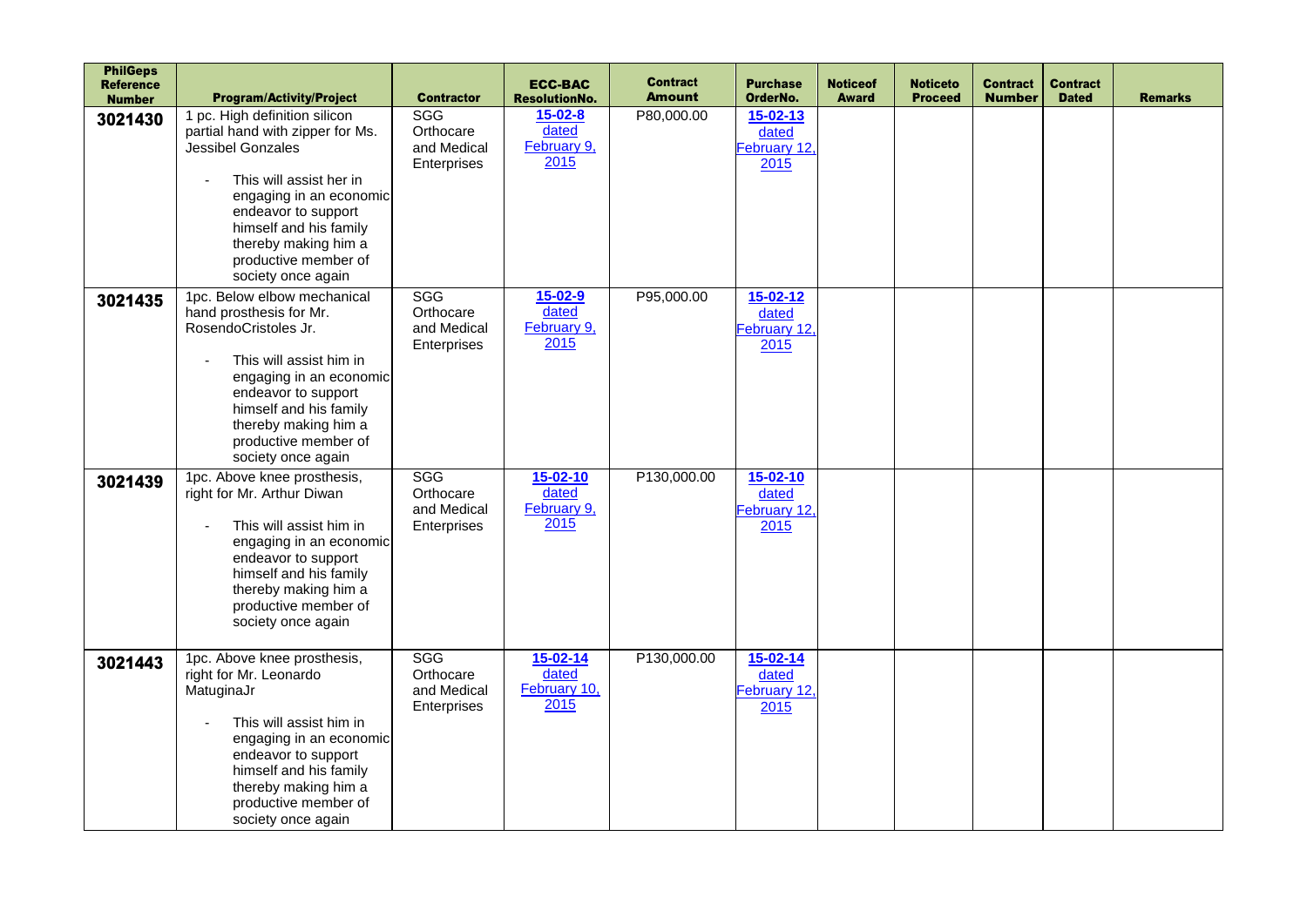| <b>PhilGeps</b><br><b>Reference</b><br><b>Number</b> | <b>Program/Activity/Project</b>                                                                                                                                                                                                                                                       | <b>Contractor</b>                                     | <b>ECC-BAC</b><br><b>ResolutionNo.</b>          | <b>Contract</b><br><b>Amount</b> | <b>Purchase</b><br>OrderNo.                     | <b>Noticeof</b><br><b>Award</b> | <b>Noticeto</b><br><b>Proceed</b> | <b>Contract</b><br><b>Number</b> | <b>Contract</b><br><b>Dated</b> | <b>Remarks</b>        |
|------------------------------------------------------|---------------------------------------------------------------------------------------------------------------------------------------------------------------------------------------------------------------------------------------------------------------------------------------|-------------------------------------------------------|-------------------------------------------------|----------------------------------|-------------------------------------------------|---------------------------------|-----------------------------------|----------------------------------|---------------------------------|-----------------------|
| 3021447                                              | 2 pcs. High definition above<br>elbow mechanical arm, left &<br>right for Mr. Henry Dosdos<br>This will assist him in<br>engaging in an economic<br>endeavor to support<br>himself and his family<br>thereby making him a<br>productive member of<br>society once again               | SGG<br>Orthocare<br>and Medical<br>Enterprises        | $15 - 02 - 13$<br>dated<br>February 10,<br>2015 | P280,000.00                      | $15 - 02 - 15$<br>dated<br>February 12,<br>2015 |                                 |                                   |                                  |                                 |                       |
| 3021451                                              | 1 pc. High definition partial hand<br>prosthesis with zipper, right for<br>Mr. Rogel C. Tampus<br>This will assist him in<br>$\sim$<br>engaging in an economic<br>endeavor to support<br>himself and his family<br>thereby making him a<br>productive member of<br>society once again | <b>SGG</b><br>Orthocare<br>and Medical<br>Enterprises | $15 - 02 - 12$<br>dated<br>February 10,<br>2015 | P95,000.00                       | 15-02-16<br>dated<br>February 12.<br>2015       |                                 |                                   |                                  |                                 | Posted to<br>PhilGeps |
| 3021455                                              | 1pc. High definition silicone<br>finger, left for Mr. Andres<br>Jimenez<br>This will assist him in<br>engaging in an economic<br>endeavor to support<br>himself and his family<br>thereby making him a<br>productive member of<br>society once again                                  | <b>SGG</b><br>Orthocare<br>and Medical<br>Enterprises | $15 - 02 - 11$<br>dated<br>February 10,<br>2015 | P45,000.00                       | $15 - 02 - 17$<br>dated<br>February 12,<br>2015 |                                 |                                   |                                  |                                 | Posted to<br>Philgeps |
| 3021524                                              | 5,000 pcs. Reprinting of ECC<br>Handbook (P.D. 626, as<br>amended)<br>To intensity awareness<br>on the program/<br>Advocacy                                                                                                                                                           | Kayumanggi<br>Press, Inc.                             | $15 - 02 - 18$<br>dated<br>February 18,<br>2015 | P54.750.00                       | $15 - 02 - 25$<br>dated<br>February 23,<br>2015 |                                 |                                   |                                  |                                 |                       |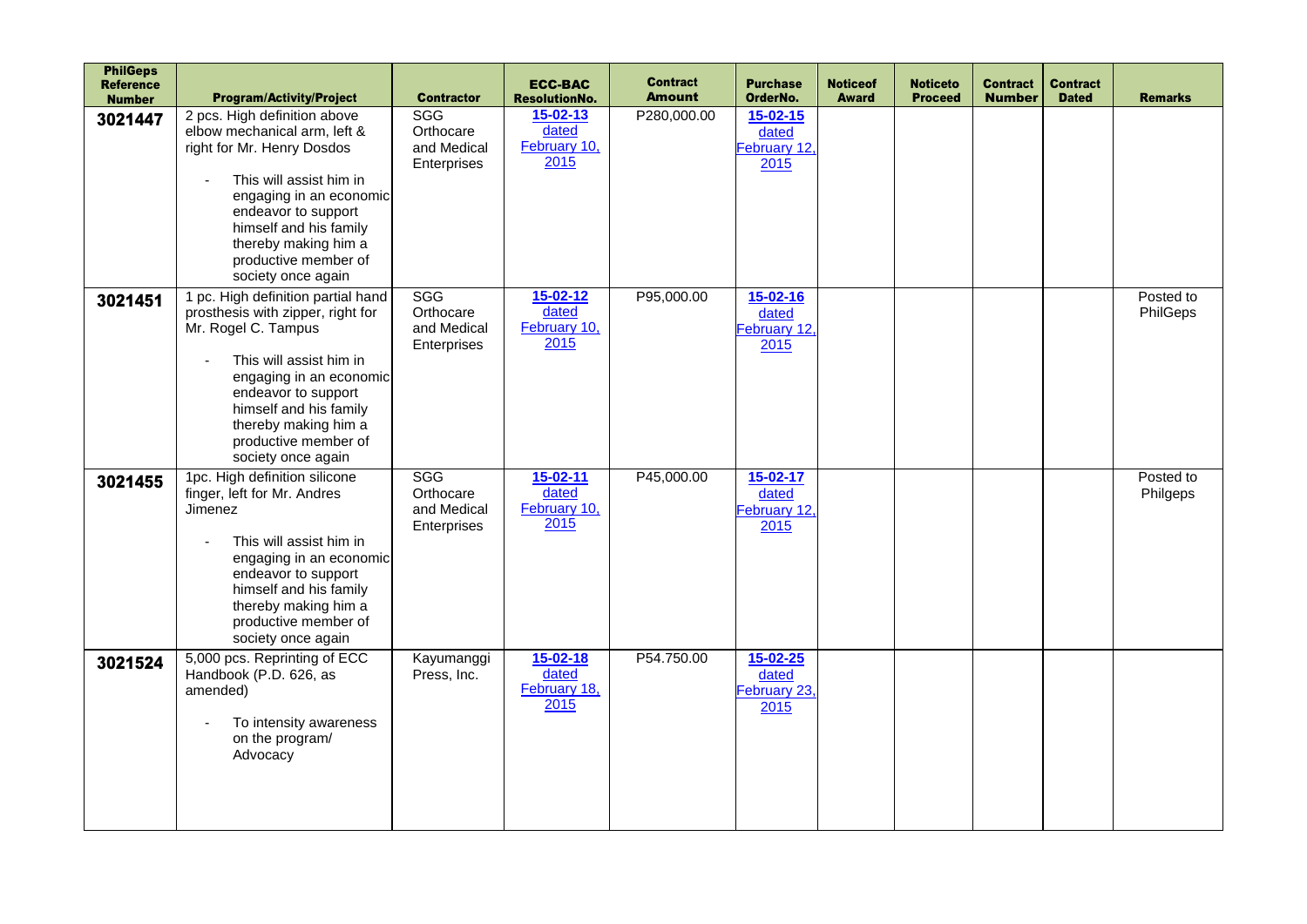| <b>PhilGeps</b><br><b>Reference</b><br><b>Number</b> | <b>Program/Activity/Project</b>                                                                                                                                                                                              | <b>Contractor</b>                                     | <b>ECC-BAC</b><br><b>ResolutionNo.</b>     | <b>Contract</b><br><b>Amount</b> | <b>Purchase</b><br>OrderNo.           | <b>Noticeof</b><br><b>Award</b> | <b>Noticeto</b><br><b>Proceed</b> | <b>Contract</b><br><b>Number</b> | <b>Contract</b><br><b>Dated</b> | <b>Remarks</b> |
|------------------------------------------------------|------------------------------------------------------------------------------------------------------------------------------------------------------------------------------------------------------------------------------|-------------------------------------------------------|--------------------------------------------|----------------------------------|---------------------------------------|---------------------------------|-----------------------------------|----------------------------------|---------------------------------|----------------|
| 3046770                                              | 3,000 pcs. Printing of ECC<br>handbook (ECC Circulars and<br>Board Resolution on Employees'<br>Compensation)<br>To intensify awareness<br>on the EC program                                                                  | ArisPrintHaus.<br>Inc                                 | $15 - 03 - 6$<br>dated<br>March 6,<br>2015 | P80,400.00                       | 15-03-37<br>dated<br>March 6,<br>2015 |                                 |                                   |                                  |                                 |                |
| 3046789                                              | 5,000 pcs. Printing of ECC<br>Handbook (ECC Amended<br>Rules on Employees'<br>Compensation)<br>To intensify awareness<br>on the EC program                                                                                   | Knit & Tuck<br>Merchandising                          | $15 - 03 - 5$<br>dated<br>March 5,<br>2015 | P65,000.00                       | 15-03-35<br>dated<br>March 9,<br>2015 |                                 |                                   |                                  |                                 |                |
| 3046863                                              | 1 unit Multi-function digital<br>copying machine (fax, scan &<br>copy)<br>For use in printing, scan,<br>photocopy of documents<br>and for replacement of<br>defective copier                                                 | Otus Copy<br>System, Inc.                             | 15-02-27<br>dated<br>February 27,<br>2015  | P45,000.00                       | 15-03-33<br>dated<br>March 4,<br>2015 |                                 |                                   |                                  |                                 |                |
| 3101393                                              | 1 unit Multi-function System<br>4-in-1, color (Print, copies,<br>scanner & fax)<br>For use in printing, scan,<br>photocopy of documents<br>and for replacement of<br>defective copier (OED)                                  | BayanPC<br>Technologies,<br>Inc.                      | $15 - 05 - 6$<br>dated<br>May 6, 2015      | P23,595.00                       | 15-05-59<br>dated<br>May 7, 2015      |                                 |                                   |                                  |                                 |                |
| 3145702                                              | 1 unit Package type air-<br>conditioning unit including<br>dismantling of existing air-<br>condition<br>For replacement of<br>$\sim$<br>defective air-condition<br>located at 5 <sup>th</sup> flr., beside<br>Supply section | K.O.B.S.<br>Customers<br><b>First Trading</b><br>Inc. | 15-05-19<br>dated<br>May 19, 2015          | P124,388.88                      | 15-05-64<br>dated<br>May 21,<br>2015  |                                 |                                   |                                  |                                 |                |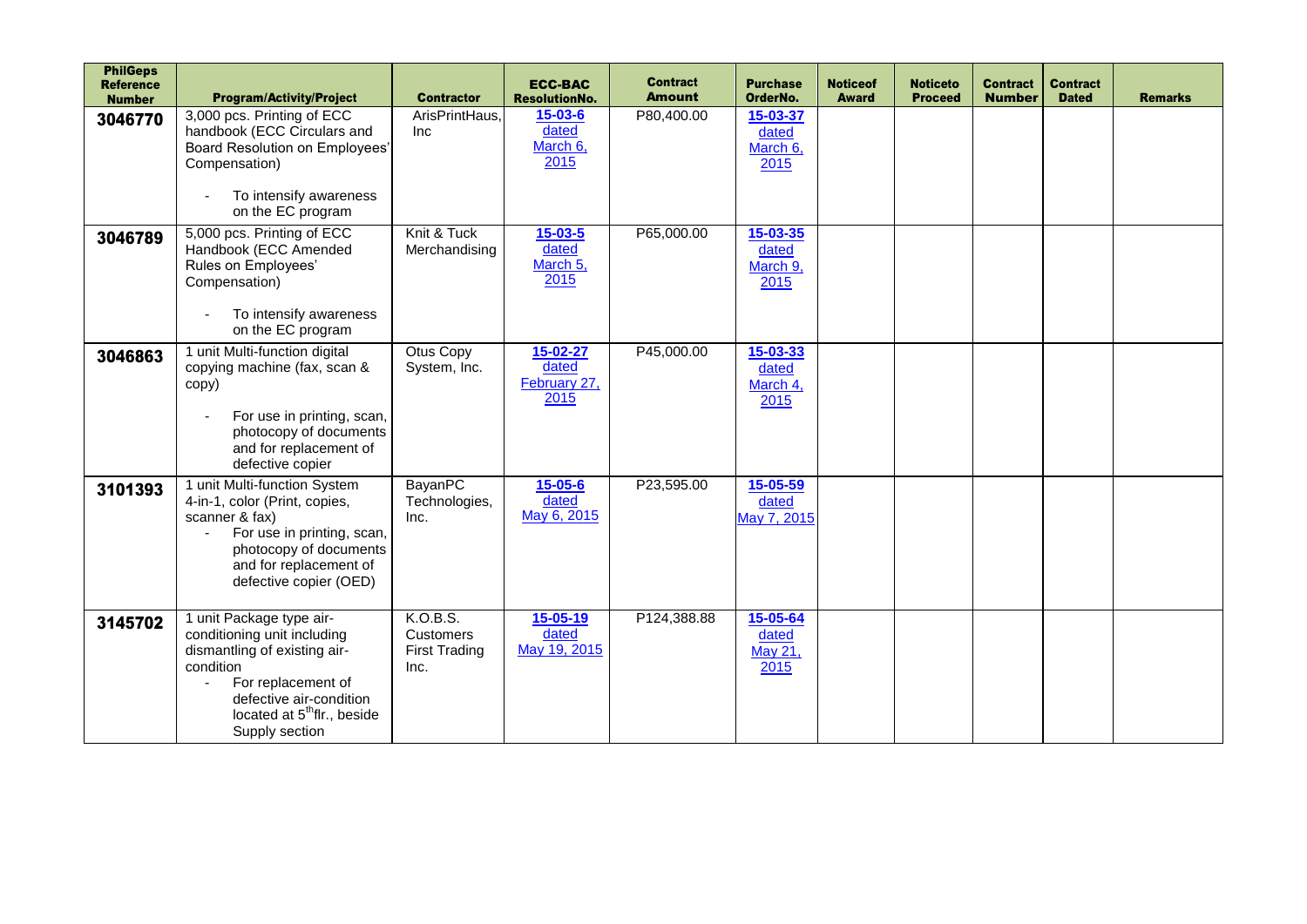| <b>PhilGeps</b><br><b>Reference</b><br><b>Number</b> | <b>Program/Activity/Project</b>                                                                                          | <b>Contractor</b>                                 | <b>ECC-BAC</b><br><b>ResolutionNo.</b>         | <b>Contract</b><br><b>Amount</b> | <b>Purchase</b><br>OrderNo.          | <b>Noticeof</b><br><b>Award</b> | <b>Noticeto</b><br><b>Proceed</b> | <b>Contract</b><br><b>Number</b> | <b>Contract</b><br><b>Dated</b> | <b>Remarks</b>                                                                                       |
|------------------------------------------------------|--------------------------------------------------------------------------------------------------------------------------|---------------------------------------------------|------------------------------------------------|----------------------------------|--------------------------------------|---------------------------------|-----------------------------------|----------------------------------|---------------------------------|------------------------------------------------------------------------------------------------------|
| 3145702                                              | 2,000 pcs. T-shirt, v-neck at<br>P165.00/pc.<br>For intensify awareness<br>$\mathbf{r}$<br>on the EC<br>Advocacy/program | Online Clothing<br>Enterprises                    | 15-06-04<br>dated<br>June 4, 2015              | P191,000.00                      | 15-06-76<br>dated<br>June 9,<br>2015 |                                 |                                   |                                  |                                 |                                                                                                      |
| 3146622                                              | 200 pcs. Printing of ECC Annual<br>Report for CY 2014<br>For distribution of ECC<br>Annual Report for CY<br>2014         | <b>Best Shot</b><br>Printing                      | $15 - 05 - 15$<br>dated<br>May 15, 2015        | P48,000.00                       | 15-05-61<br>dated<br>May 20,<br>2015 |                                 |                                   |                                  |                                 |                                                                                                      |
| 3110433                                              | Procurement of one (1) unit<br>Generator set                                                                             | Super Trade<br>Enterprises                        | $15 - 05 - 12$<br>dated<br>May 12, 2015        | P935,000.00                      | 15-05-65<br>dated<br>May 25,<br>2015 | May 29,<br>2015                 |                                   |                                  |                                 |                                                                                                      |
| 3152694                                              | Provision for Janitorial and<br><b>Clerical Services</b>                                                                 | <b>LBP</b> Service<br>Corporation                 | 15-06-08<br>dated<br>June 8, 2015              | P3,105,069.00                    |                                      | <b>June 26,</b><br>2015         | <b>June 29,</b><br>2015           | 15-07-63                         | <b>July 15,</b><br>2015         |                                                                                                      |
| 3233415                                              | Illustration of ECC Comic Vol. 6<br>and printing services                                                                | Lobster<br>Printing<br>Corporation                | $15 - 07 - 03$<br>dated<br><b>July 3, 2015</b> | P70,000.00                       | 15-07-87<br>dated<br>May 21,<br>2015 |                                 |                                   |                                  |                                 |                                                                                                      |
| 3285940                                              | Procurement of one (1) unit<br>Utility type vehicle                                                                      |                                                   |                                                |                                  |                                      |                                 |                                   |                                  |                                 | <b>Failed as per</b><br>ECC-BAC<br><b>Resolution No.</b><br>15-08-12 dated<br><b>August 12, 2015</b> |
| 3376791                                              | Procurement of one (1) unit<br>Utility type vehicle                                                                      |                                                   |                                                |                                  |                                      |                                 |                                   |                                  |                                 | Failed as per<br>ECC-BAC<br>Resolution No.<br>15-09-24 dated<br>September 24,<br>2015                |
| 3233403                                              | Provision of Security Services                                                                                           | RedBird<br>Security<br>Agency &<br>Services, Inc. | $15 - 07 - 21$<br>dated<br>July 21, 2015       | P3,504,108.48                    |                                      | August 4,<br>2015               | August 28,<br>2015                | 15-09-82                         | September<br>21, 2015           |                                                                                                      |